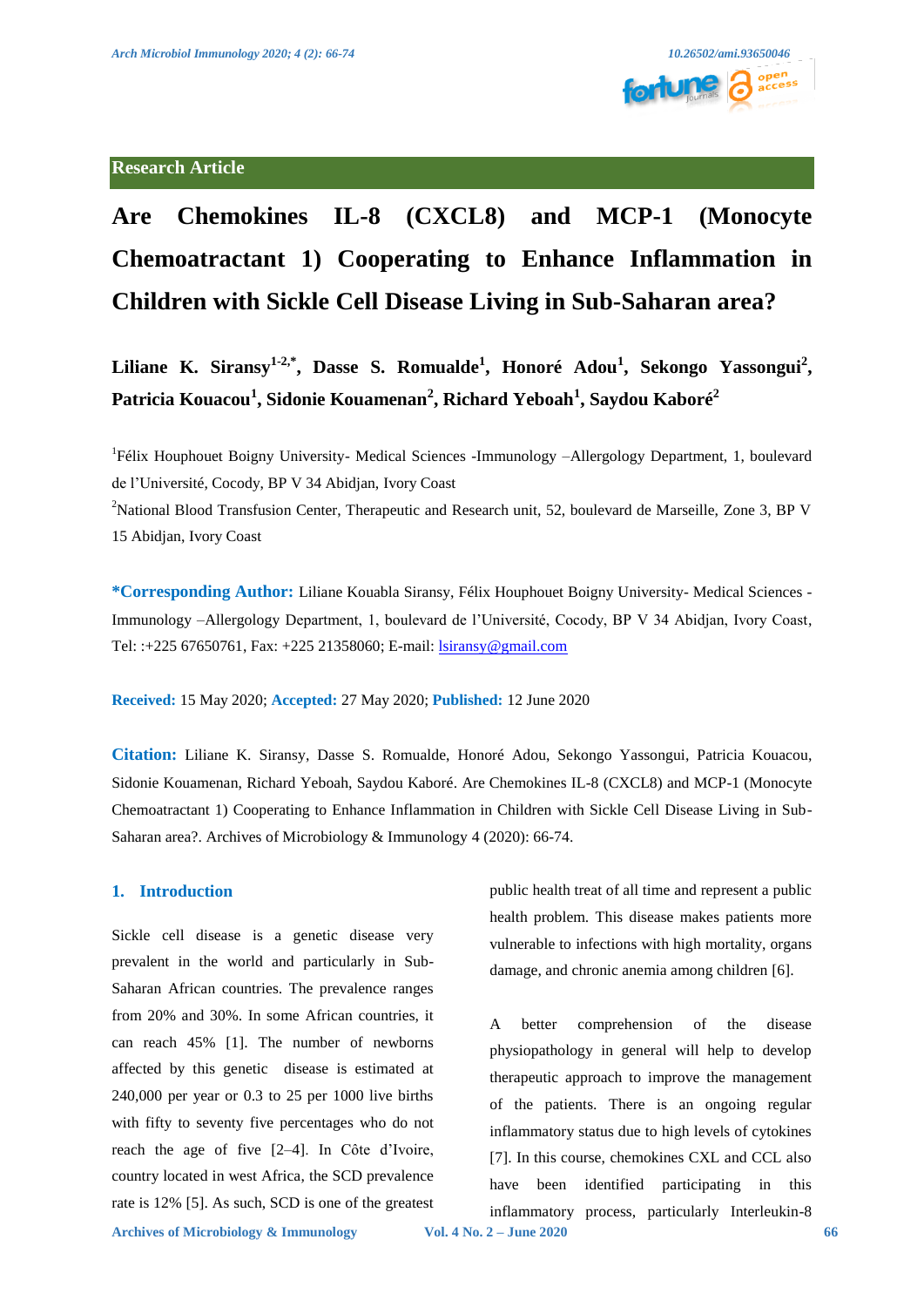(IL8 or CXCL-8) and Monocyte Chemoattractant Protein-1, (MCP-1or CCL2). These two chemokines have been identified as having a chemotactic activity for neutrophils, monocytes, macrophages and lymphocytes [8].

Detection of inflammatory cytokines in the during non-crisis periods could be a guide for medical to improve management of SCD patients. This study strives to observe whether chemokines IL-8 and MCP-1 can be used to predict morbidity or mortality in SCD children.

### **2. Patients And Methods**

#### **2.1 Study population**

This is a prospective case control study with 42 SCD patients from 4 to 18 years old followed at the Unite Thérapeutique transfusionnelle located in the Centre National de Transfusion sanguine in Abidjan, Côte d'Ivoire. It was conducted from October 2016 to February 2017 after approval from the national ethics board. Informed consents were obtained from the patients' parents before the patient was enrolled in this study.

Documentation of homozygous or heterogynous sickle cell patients had been determined by hemoglobin electrophoresis on cellulose acetate strips (PH 9.2).

Patients were divided into two groups: patients in steady state for the first group and patients admitted for crisis for the second group. The steady state was defined by as a condition without crisis, illness or infection during the last three months and this group represents our control versus crisis group. Vasoocclusive crisis (VOC) was defined as an episode of diffuse acute pain almost in leg, arms, chest and abdomen with infection or anemia, necessitating hospital admission and or painkiller infusion.

Clinical investigations were assessed by hematology specialist. Plasma chemokines levels were compared in steady state patients and VOC patients. according to sex, gender, hemoglobin profile, hematological parameters and body mass index. All subjects were living in Côte d'Ivoire but belonging to different countries from West Africa (Nigeria, Togo, Ghana, Mali, and Guinea) but most from Côte d'Ivoire.

#### **2.2 Chemokines assays**

Blood sample were collected by veinopuncture in EDTA for the determination of the blood cell count and for the cytokine assay.

Blood count was obtained with the Sysmex XN 550 Hematology analyzer and then the plasma was separated from the tube sample at 1000g at 4°C for 10 min and stored at -30°c for chemokines assays.

Prior to use, the samples were thawed completely, mixed and centrifuged.

Plasma samples were measured by using  $Biollegend's$  LEGENDplex<sup>TM</sup> Human Inflammation Panel assays which is bead-based immunoassays, using fluorescence encoded beads. This panel allows simultaneous quantification of many human inflammatory cytokines and chemokines, but in this study we focused on chemokines MCP-1 (CCL2) and IL-8 (CXCL8). The assay was performing using a filter plate in BioLegend's laboratory in San Diego, US. All samples were analyzed on the same day after being thawed.

All samples were run and analyzed on the same day after being thawed completely. A minimum of 3000 positive beads for these chemokines was acquired with a cytometer type BD FACSCalibur™. Manufactured supplied controls were used. The assay sensitivity for IL-8 (CXCL8) and MCP-1 (CCL2) were respectively 1pg/mL and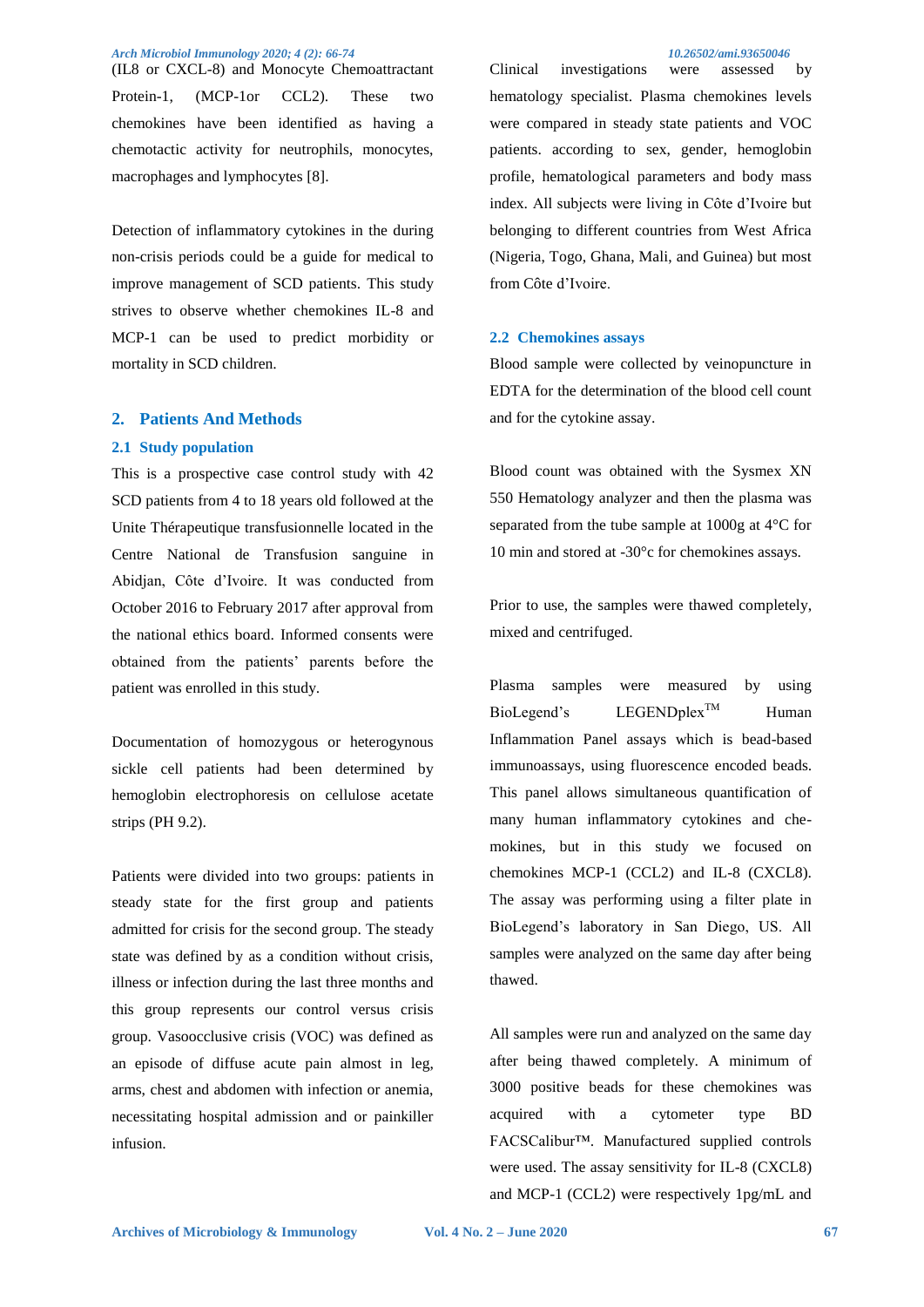1.1pg/mL, the intra assay precision and interprecision ranged from 5-9% for IL-8 and MCP-1. Data analysis was done using  $LEGENDplex^{TM}$  Data Analysis Software when data acquisition is completed. The measurement ranges for MCP-1 and IL-8 was 0 to 10 000 pg/mL.

#### **2.3 Statistical analysis**

All results are expressed as mean +/- SD. Data were analyzed using SPSS version 22.0 program (SPSS Inc., Chicago, Illinois, USA). Statistical results with a P value ≤0.05 were significant. We used the Levene Test on equal variances. For the comparison of means, we used Student test when there was an equality of variances and either Man Whitney U test or Kruskal-Wallis when there was no equality of the variances.

#### **3 Results**

# **3.1 General characteristics of study subjects and circulating levels of chemokines**

Demographics characteristics of the patients are summarized in Table 1. Data are reported as means (minimum and maximum)  $\pm$  SD.

| $\mathbf n$ | Mean $(min-max) \pm SD$                  |
|-------------|------------------------------------------|
| 33          | 12663, 63 (4800-22000) $\pm$ 4332, 06    |
| 33          | $7, 59$ $(5, 5-9, 9) \pm 1, 16$          |
| 29          | 5501, 21 (1427, 40-11346) $\pm$ 2599, 46 |
| 29          | 1119, 58 (421, 6-3496) $\pm 616$ , 30    |
| 42          | <b>Percentages</b>                       |
| 8           | 19,05%                                   |
| 1           | 2,38%                                    |
| 1           | 2,38%                                    |
| 11          | 26, 19%                                  |
| 23          | 54, 76%                                  |
|             |                                          |

#### **Table 1:** Demographics characteristics

42 SCD patients (23 HbSS homozygous type, 11 Sβ+ Thal heterozygous type, and 8 βThal homozygous type) from 4-18 years, attending the Unité de Thérapeutique transfusionnelle located within the Centre National de Transfusion Sanguine in Abidjan, were enrolled in this study.

22 SCD females (52, 38%) and 20 SCD males (47.62%) were evaluated in this study. 22 (52.38%) were in crisis, while 20 (47, 62%) were in a steady state condition. This last group represented our controls. The "healthy" group was constituted of 20 controls with 7 males and 13 females and mean age 12 years +/-3.8. The crisis group was constituted of 22 patients with 9 females and 13 males and the mean age 9 years +/- 4.08 (Table 2).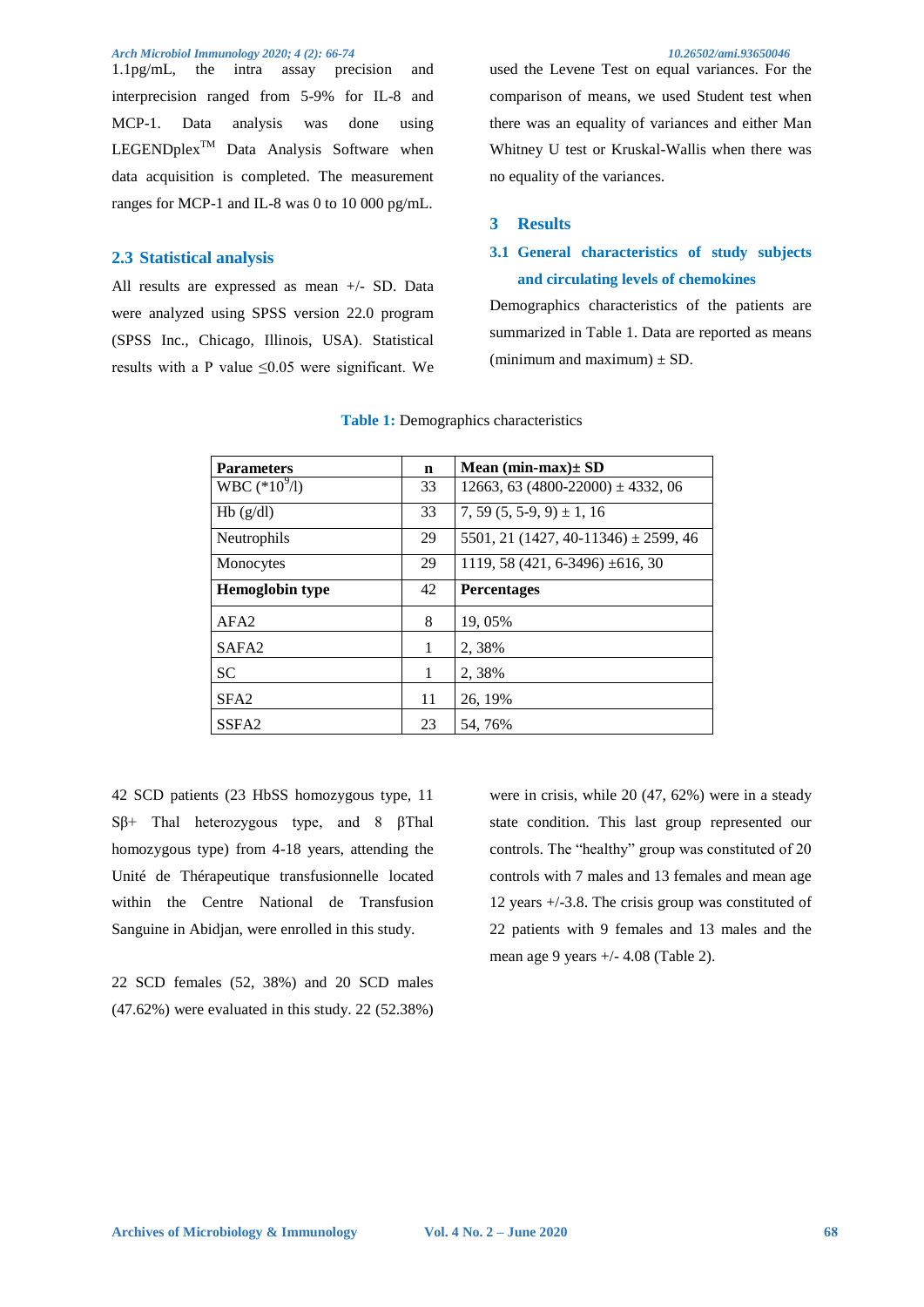| <b>Items</b> | Crisis SCD patients $(n=22)$ |            | Steady state SCD patients $(n=20)$ |            |  |  |
|--------------|------------------------------|------------|------------------------------------|------------|--|--|
|              | Age (years)                  | <b>Sex</b> | Age (years)                        | <b>Sex</b> |  |  |
|              | $mean = 9$                   | $1.44*$    | $mean = 12$                        | $0.54*$    |  |  |
|              | $SD = 4, 81$                 |            | $SD = 3,08$                        |            |  |  |
| IL-8         | Spearman $=-0$ , 199         | $p=0, 61$  | Spearman = 0, 555                  | $p=0, 31$  |  |  |
| MCP-1        | Spearman $=-0$ , 095         | $p=0, 62$  | Spearman = 0, 606                  | $p=0, 43$  |  |  |

**Table 2:** IL-8 and MCP-1 levels in age and sex matched control

# **3.2 Circulating levels of IL-8 and MCP-1**

7 SCD patients with crisis (31.81%) have IL-8 levels under 10pg/mL and among them 3 have undetectable levels.

IL-8 was higher in steady state group subjects compared to crisis subjects (1946 pg/mL $\pm$ 1384 versus 403.31 pg/mL $+827.67$ , p=0.001). For MCP-

1, no statistical differences have been identified.  $(256.33 \text{ pg/mL} \pm 331.11 \text{ versus } 261.72$ pg/mL+324.27, p=0.9) (Table 3).

According to the hemoglobin type, circulating levels of IL-8 and MCP-1 are higher in AFA2 patients followed by SSFA2 and SFA2 patients (Table 4).

| <b>Items</b>           | n  | IL-8 $(pg/ml)$<br>mean $(min-max) \pm SD$                                 | P value   | $MCP-1$ (pg/ml)<br>Mean (min-max) $\pm$ SD | <b>P</b> Value |  |
|------------------------|----|---------------------------------------------------------------------------|-----------|--------------------------------------------|----------------|--|
| Age                    |    |                                                                           |           |                                            |                |  |
| < 10                   | 16 | 433, 86 (0-5475, 32) $\pm$ 787, 32                                        |           | 305, 88 (38, 57-1015, 13) $\pm$ 375, 33    |                |  |
| $\geq 10$              | 26 | $1571, 59$ (0-5475, 32) $\pm$ 1464, 84                                    | $0,015*$  | 229, 99 (33, 86-1515, 52) ± 291, 92        | $0,46**$       |  |
| <b>Sex</b>             |    |                                                                           |           |                                            |                |  |
| ${\bf F}$              | 22 | $1474, 08$ (3, 35-5475, 32) $\pm 1461, 50$                                |           | $350, 73$ (33, 86-1515, 52) $\pm 414, 00$  | $0, 16*$       |  |
| M                      | 20 | 768, 67 (0-475, 32) $\pm$ 1162, 50                                        | $0.09**$  | 157, 89 $(3, 35-5475, 32) \pm 128, 07$     |                |  |
| <b>BMI</b>             |    |                                                                           |           |                                            |                |  |
| OW                     | 8  | 964, 31 (0-2567, 45) $\pm$ 1097, 64                                       |           | 437, 31 (59, 49-1015, 52) ±438, 15         | $0, 25***$     |  |
| <b>NW</b>              | 16 | $1278, 43$ (0-5475, 32) $\pm 1627, 99$                                    | $0.79***$ | $265, 93$ (33, 86-1515, 52) $\pm$ 371, 17  |                |  |
| UW                     | 18 | 1098, 20 (0-3638, 6) $\pm$ 1268, 74                                       |           | 157, 83 (42, 67-436, 54) $\pm$ 121, 80     |                |  |
| <b>Clinical status</b> |    |                                                                           |           |                                            |                |  |
| Crisis                 | 22 | 403, 31 (0-3786, 98) $\pm$ 827, 67                                        |           | $256, 33(33, 86-1015, 13) \pm 331, 11$     | $0,95**$       |  |
| Steady state           | 20 | $1946, 51(5, 37-5475, 32) \pm 1384, 67$                                   | $0,001*$  | 261, 72 (38, 57-1515, 52) ±324, 27         |                |  |
| <b>Hemoglobin</b> type |    |                                                                           |           |                                            |                |  |
| SSFA <sub>2</sub>      | 23 | 1161, 16 (0-2567, 45) $\pm$ 1077, 98                                      |           | $283, 41$ (33, 86-1015, 13) $\pm 316, 41$  | 0, 47          |  |
| SFA <sub>2</sub>       | 11 | 428, 69 (0-3499, 83) $\pm$ 1049, 08                                       | $0,06***$ | 158, 07 (38, 57-537, 95) $\pm$ 142, 90     |                |  |
| AFA <sub>2</sub>       | 8  | $2047, 60$ (0-5475, 32) ±1964, 94                                         |           | 327, 06 (58, 71-1515, 52) ±497, 28         |                |  |
|                        |    | *Mann-Withney U test-** Test de student-*** Kruskal-Wallis-Test Anova**** |           |                                            |                |  |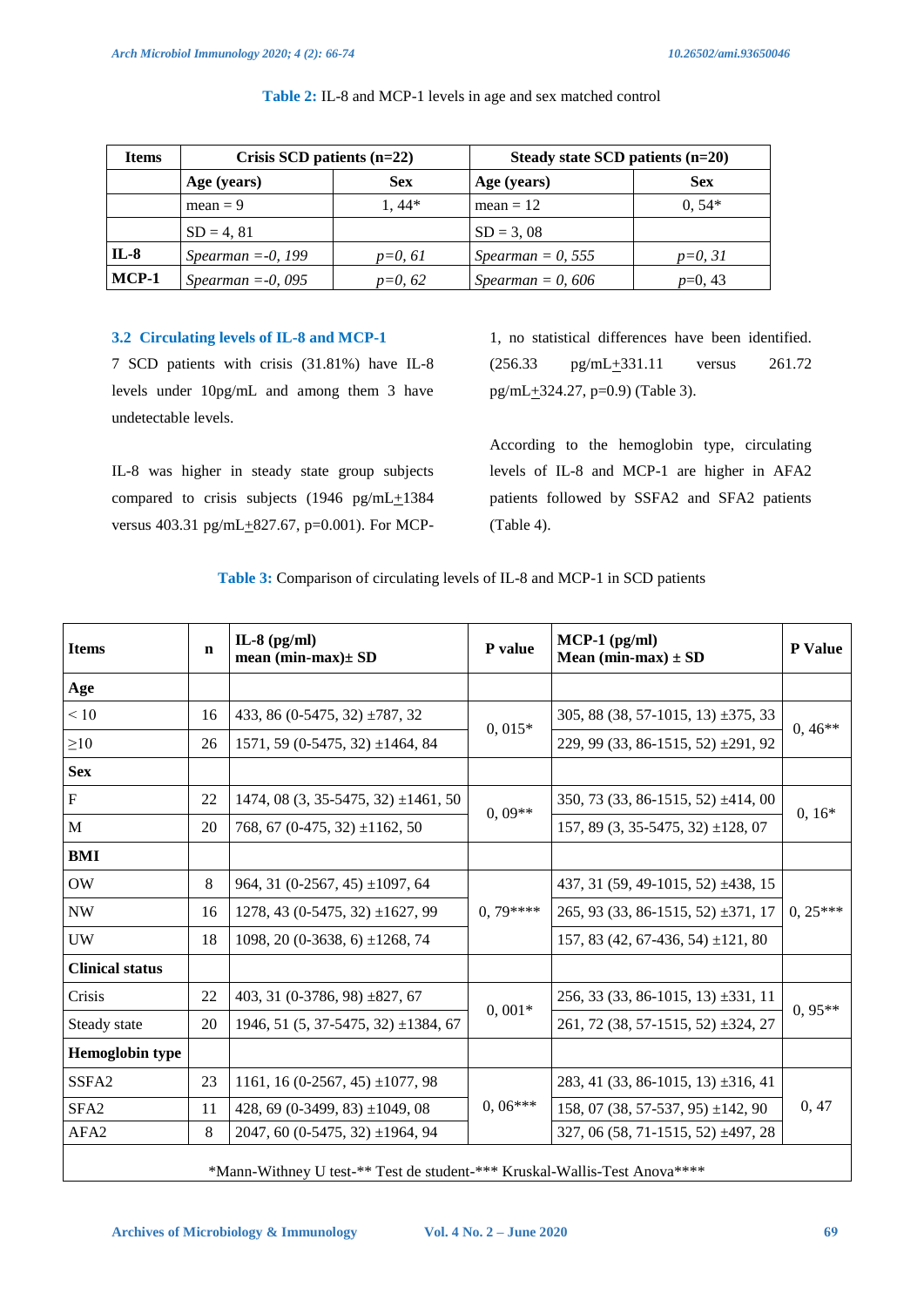|         | SSFA <sub>2</sub>                           |                                            |                  | SFA <sub>2</sub>                         |                                                 | AFA <sub>2</sub> |                                             |                                                       |                  |
|---------|---------------------------------------------|--------------------------------------------|------------------|------------------------------------------|-------------------------------------------------|------------------|---------------------------------------------|-------------------------------------------------------|------------------|
|         | crisis<br>$(n=12)$                          | steady state<br>$(n=11)$                   | $\boldsymbol{p}$ | crisis $(n=7)$                           | steady state<br>$(n=4)$                         | $\boldsymbol{p}$ | crisis $(n=2)$                              | steady state<br>$(n=6)$                               | $\boldsymbol{p}$ |
| $IL-8$  | 403.27<br>$(0-2489.75)$<br>±688.64          | 1987.95<br>$(0-2567.45)$<br>$\pm 770.46$   | 0,002            | 163, 66<br>$(0-840.73)$<br>$\pm 313, 15$ | 892, 49<br>$(5, 3-3499.83)$<br>±1738,32         | 0, 44            | 1819, 3<br>$(0-3638)$<br>$\pm 2572, 87$     | 2123, 71<br>$(130, 10-$<br>5475.32)<br>$\pm 2013, 36$ | 0, 73            |
| $MCP-1$ | 323.81<br>$(33, 86-147,$<br>79)<br>±424.09  | 239.34<br>$(59.49 -$<br>436.54)<br>±135.36 | 0, 28            | 197, 19<br>$(51, 8-537, 95)$<br>±168, 87 | 89, 62<br>$(38, 57-113,$<br>11)<br>$\pm 34, 85$ | 0, 13            | 242, 17 (71,<br>21-413, 14)<br>$\pm 241,78$ | 355, 36<br>$(58, 71 - 1515,$<br>32)<br>$\pm 575,04$   | 0,73             |
| BMI     | 17.73<br>$(11, 83-$<br>23.66)<br>$\pm 4, 4$ | 17.29<br>$(13.71-23, 53)$<br>±4, 19        | 0,88             | 17,96<br>$(13, 14-21, 89)$<br>±2,76      | 16,79<br>$(10, 32-21,$<br>87)<br>±4,95          | 0, 8             | 12, 81                                      | 16, 75<br>$(12, 39-19,$<br>89)<br>$\pm 3.32$          | 0, 3             |

#### **Table 4:** Means levels of IL-8, MCP-1 and BMI according to the hemoglobin type

# **3.3 Relationship Between Chemokines Levels and Variables**

#### **4 Discussion**

IL-8 and MCP-1 plasma levels were not correlated respectively with neutrophils count and monocytes count  $(r^2=0.031, r^2=0.001)$ , (Figures 1A, 1B). Relationship between the BMI (Body mass Index) and plasma levels was determined by a regression analysis. Figure 1 C shows no correlation of the BMI and the levels of chemokines.  $(r^2=0.028)$  for IL-8 and 0.02 for MCP-1). On the other hand, a positive slight trend is obtained between the two chemokines in both patients group  $(r^2=0.14)$ . A positive correlation was found for both chemokines according to age in the steady state group (spearman 0.55 for IL-8 and 0.60 for MCP-1) (Table 2).

The role of IL-8 and MCP-1 were evaluated in SCD patients. Of our young SCD patients, 22 (52.38%) were in crisis, and 20 (47.62%) were in a steady state status and represent our controls.

Circulating IL-8 levels were higher in steady state compared to crisis patients (1946 pg/mL+1384 versus 403.31 pg/mL+827.67, p=0.001). Among the SCD, the highest plasma levels of IL-8 were obtained with SAFA2 hemoglobin type (Sβ+Thalassemia). This may suggest that IL-8 could be used as a crisis biomarker as it is in other pathology [9] but further studies are required to consider any definitive conclusion.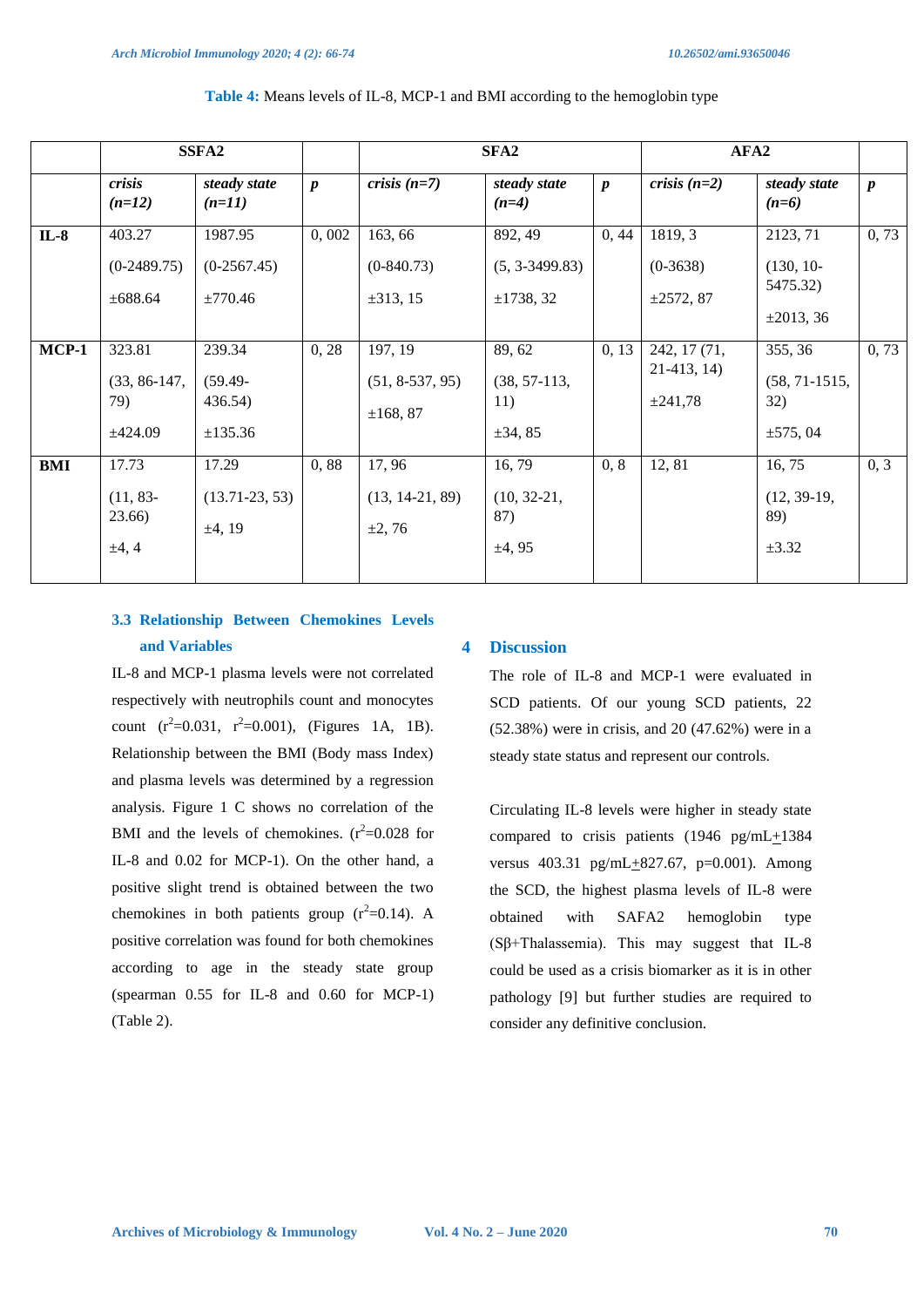



**Figure 1:** Linear regression analysis for IL-8 and MCP-1 levels (pg/ml) and neutrophils, monocytes counts and BMI. Figure 1A: spearman rank correlation: 0.12, Figure 1B: Spearman rank correlation 0.007, Figure 1C: Spearman rank correlation: -0.022, Figure 1D: Spearman rank correlation: 0.66.

In our study, the plasma levels of IL-8 were almost five–fold higher in controls patients than in patients with crisis (p=0.001). In Oman, a country in the southeastern coast of Arabian peninsula, Pathare showed that IL8 was also higher in controls than in crisis patients [10]. To explain this, some authors have shown that low circulating levels of IL-8 in SCD patients with crisis was associated with infection and dehydration [11, 12]. Unfortunately, no observations about infection or dehydration are available in our patients. Most people living with sickle cell disease in Africa have a clinical course more severe because of infectious, many others factors as nutritional factors [14] and a limited management of the disease [13].

**Archives of Microbiology & Immunology Vol. 4 No. 2 – June 2020 71** On the other hand, IL8 was increased in both controls and VOC patients but higher in vasooclusive state [14–17]. Goncalves et al. think that genetic background should be involved with

specific factors triggering crisis in the level of IL8 [14].

In our study, we focused our work on the plasma level of chemokines in our patients but according to Tam et al. [18], it is benefit to explore and compare, the level in plasma and the level in tissue where the inflammation takes place. They hypothesis that the systemic test may underestimate the concentrations at a local level. The authors recommend therefore that further studies should take in consideration both local and systemic aspects.

Inflammation is an evidence in sickle cell disease. In fact, at the local level where the inflammatory response lies, chemokines factors induce vasodilatation and recruitment of leukocytes, thereby establishing inflammatory reactions [19, 20]. Polynuclear neutrophils whose role is to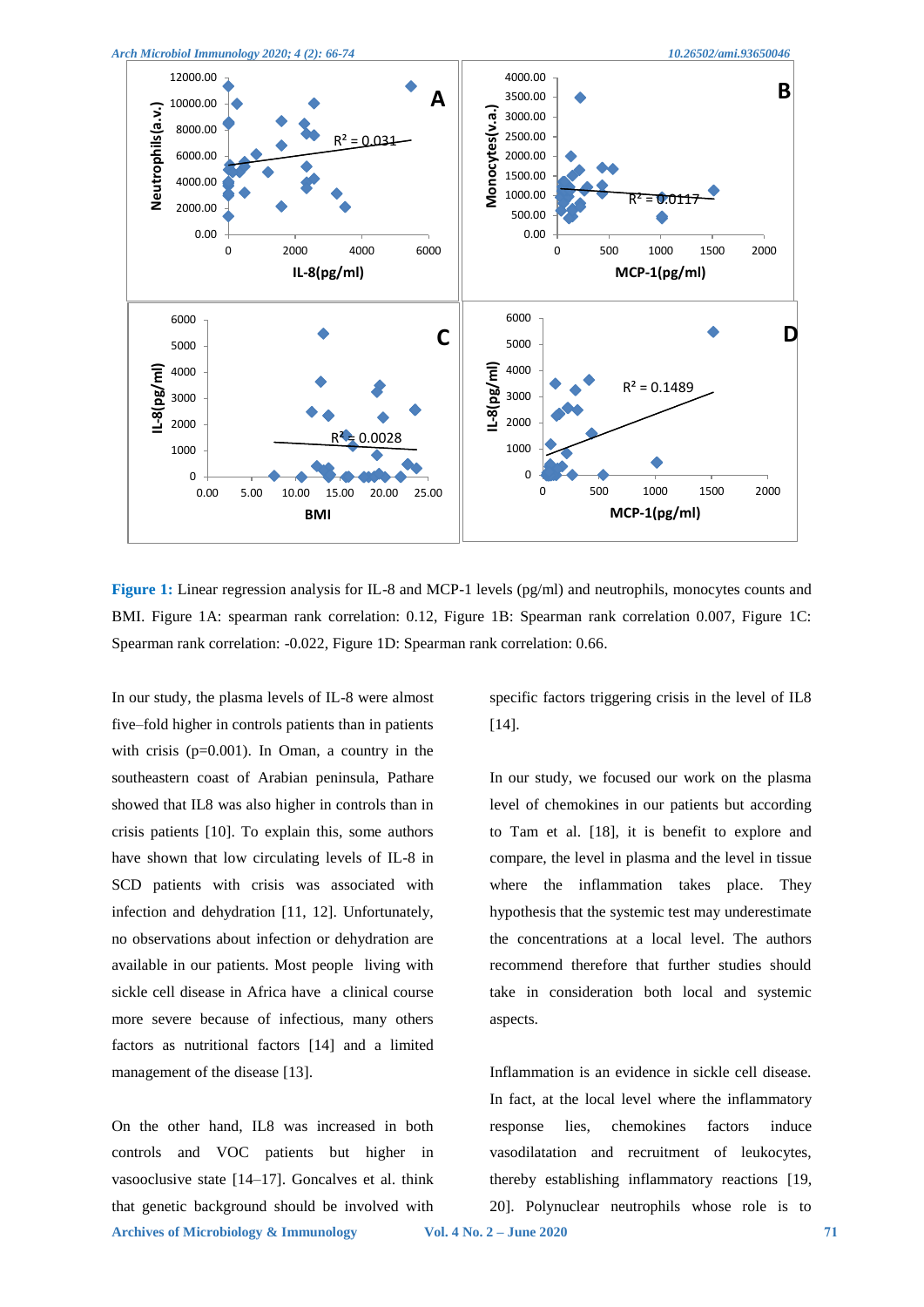defend the body was also high in our patients. Neutrophils are biomarkers of acute and chronic inflammation in sickle cell disease [20].

In our patients, high leucocytes and neutrophils count in particular was detected and showed increased circulating levels. White blood cells (WBC) mean and neutrophils mean count did not differ statistically between those with lower levels (˂15pg/mL) of IL-8 (WBC: 12833+/-4599, neutrophils: 4806.31+/-3296.56) and high levels (WBC: 13109.37+/-4370.30, neutrophils: 6052.32+/-2520). WBC count did not differ according to the type of hemoglobin.

Red cells hemolysis trigger a sterile inflammatory reaction that stimulates neutrophils, immune first line of defense against infection and kill pathogen using many strategies, phagocytosis, secretion of antimicrobial proteins and formation of NETs (Neutrophils extracellular traps) [21].

Leukocytosis is almost constant in SCD patients and high leucocytes count is a factor of morbidity [22, 23], there are present in post-capillary veinules and slow down the circulation initiating vasoocclusive crisis [4].

We did not test CRP in our patients but many data are in favor of association of VOC frequency and increased level of Hs CRP support the need of testing CRP in VOC follow up [24].

We were curious to know if the Body Mass Index (BMI) was associated with selected chemokines. We classified patients in three groups: patients with overweight (19.05%), patients with underweight (42.86%) and patients with normal BMI (38.10%). Chemokines were not significantly different between the three groups and we concluded that the levels of cytokines IL-8 and MCP-1 were not correlated with BMI.

In contrast, Brunn and Kim found [25, 26], low IL-8 levels in overweight group compared to underweight and normal BMI and Brunn et al. demonstrated in vitro for the first time that adipose tissue may produce IL8 that could be involved in some obesity related complications.

Small number of patients enrolled is one limit in our study. The challenge in the future for a better care of SCD patients in crisis is important but before crisis is better. These information need to be checked in larger cohorts to confirm our findings.

#### **Conclusion**

Many evidences show the physiological role of cytokines in SCD. However, poor data are available for children with SCD in Sub-Saharan where the disease is most prevalent. Our data demonstrated that the levels of IL-8 and MCP-1 were significantly higher in steady state subjects compared with those in crisis. IL-8 and MCP-1 were positively correlated, supporting the idea that these chemokines are both implicated in inflammatory process in SCD. Finally, these chemokines can be biomarkers to phenotype SCD patients for both research and therapy with larger cohorts.

#### **No Conflict of Interest**

The authors declare that they have no conflict of interests.

### **Acknowledgements**

The authors thank Biolegend staff in San Diego and especially Dr. Ji Shaoquan and Sun Binggang for having promptly accepted me in their laboratory for hands on training and graciously offered me the quantities of reagents needed for my work.

#### **Reference**

1. Ebah LM. Renal involvement in sickle cell disease: an African perspective for an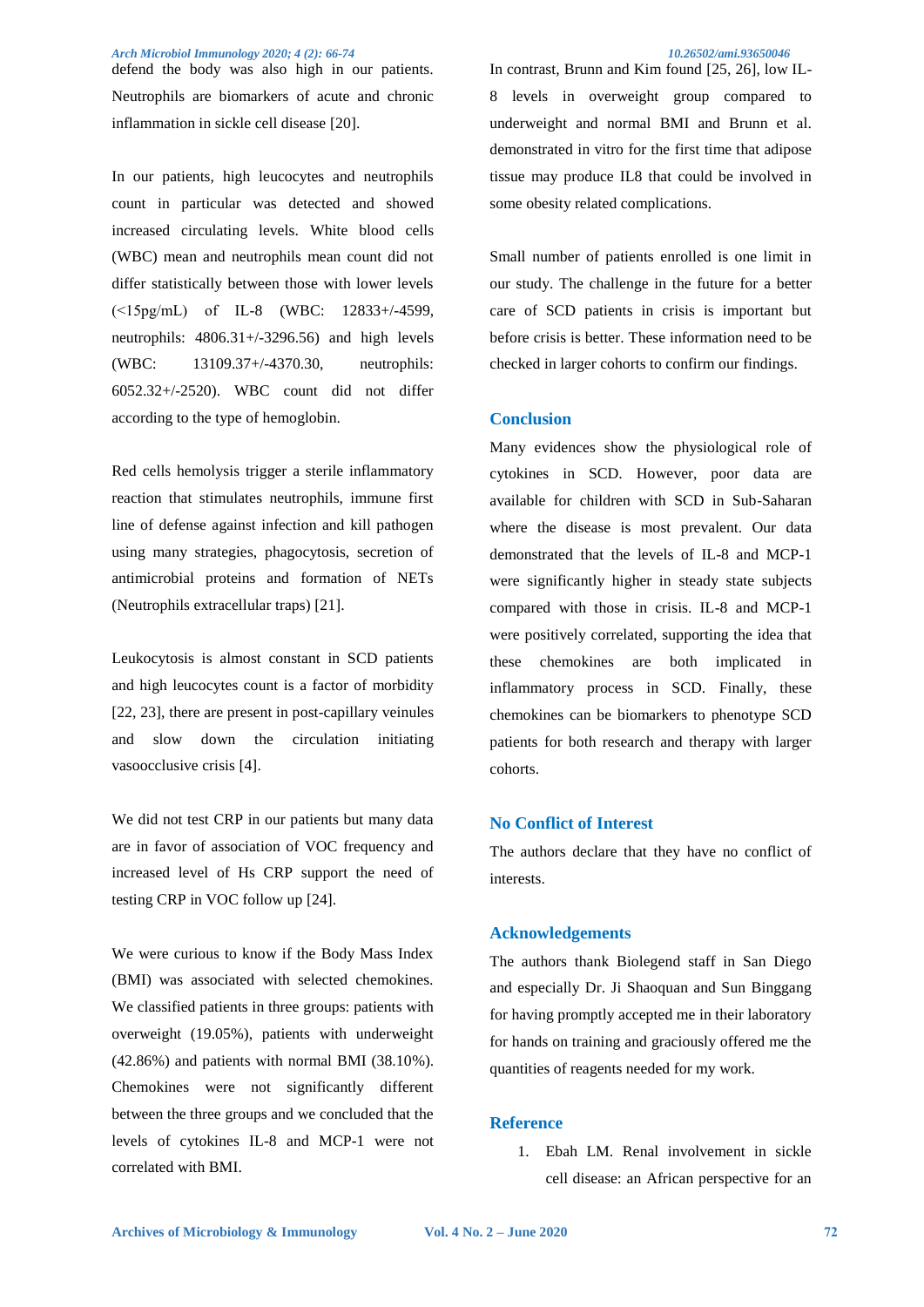African condition. Clinical Kidney Journal 6 (2013): 6-7.

- 2. Diallo D, Tchernia G. Sickle cell disease in Africa. Current Opinion in Hematology 9 (2002): 111-116.
- 3. Williams TN. Sickle cell disease in sub-Saharan Africa. Hematology/Oncology Clinics 30 (2016): 343-358.
- 4. WHO | Global epidemiology of haemoglobin disorders and derived service indicators. WHO, https://www.who.int/bulletin/volumes/86/ 6/06-036673/en/ (accessed 10 May 2020).
- 5. Le DG, Lonsdorfer J, Fabritius H, et al. Prevalence of the sickle cell trait among students in a physical education college in Côte-d'Ivoire. Nouvelle Revue Francaise d'Hematologie 31 (1989): 409-412.
- 6. Makis AC, Hatzimichael EC, Bourantas KL. The role of cytokines in sickle cell disease. Annals of Hematology 79 (2000): 407-413.
- 7. Odièvre MH, Verger E, Silva-Pinto AC, et al. Pathophysiological insights in sickle cell disease. The Indian Journal of Medical Research 134 (2011): 532.
- 8. Mukaida N, Harada A, Matsushima K. Interleukin-8 (IL-8) and monocyte chemotactic and activating factor (MCAF/MCP-1), chemokines essentially involved in inflammatory and immune reactions. Cytokine & Growth Factor Reviews 9 (1998): 9-23.
- 9. Dobrzycka B, Mackowiak-Matejczyk B, Terlikowska KM, et al. Serum levels of IL-6, IL-8 and CRP as prognostic factors in epithelial ovarian cancer. European Cytokine Network 24 (2013): 106-113.
- 10. Pathare A, Al Kindi S, Alnaqdy AA, et al. Cytokine profile of sickle cell disease in Oman. American Journal of Hematology 77 (2004): 323-328.

- 11. Akodu SO, Diaku-Akinwumi IN, Njokanma OF. Obesity—does it occur in Nigerian children with sickle cell anemia. Pediatric Hematology and Oncology 29 (2012): 358-364.
- 12. Duits AJ, Schnog JB, Lard LR, et al. Elevated IL‐8 levels during sickle cell crisis. European Journal of Haematology 61 (1998): 302-305.
- 13. Rees DC, Williams TN, Gladwin MT. Sickle-cell disease. The Lancet 376 (2010): 2018-2031.
- 14. Gonçalves MD, Queiroz IL, Cardoso SA, et al. Interleukin 8 as a vaso-occlusive marker in Brazilian patients with sickle cell disease. Brazilian Journal of Medical and Biological Research 34 (2001): 1309- 1313.
- 15. Keikhaei B, Mohseni AR, Norouzirad R, et al. Altered levels of pro-inflammatory cytokines in sickle cell disease patients during vaso-occlusive crises and the steady state condition. European Cytokine Network 24 (2013): 45-52.
- 16. Pathare A, Kindi SA, Daar S, et al. Cytokines in sickle cell disease. Hematology 8 (2003): 329-337.
- 17. Telen MJ. Biomarkers and recent advances in the management and therapy of sickle cell disease. F1000Research 4 (2015).
- 18. Tam CS, Garnett SP, Cowell CT, et al. IL-6, IL-8 and IL-10 levels in healthy weight and overweight children. Hormone Research in Paediatrics 73 (2010):128- 134.
- 19. Platt OS. Sickle cell anemia as an inflammatory disease. The Journal of Clinical Investigation 106 (2000): 337- 338.
- 20. Torres LS, Okumura JV, Silva DG, et al. Inflammation in sickle cell disease: differential and down-expressed plasma